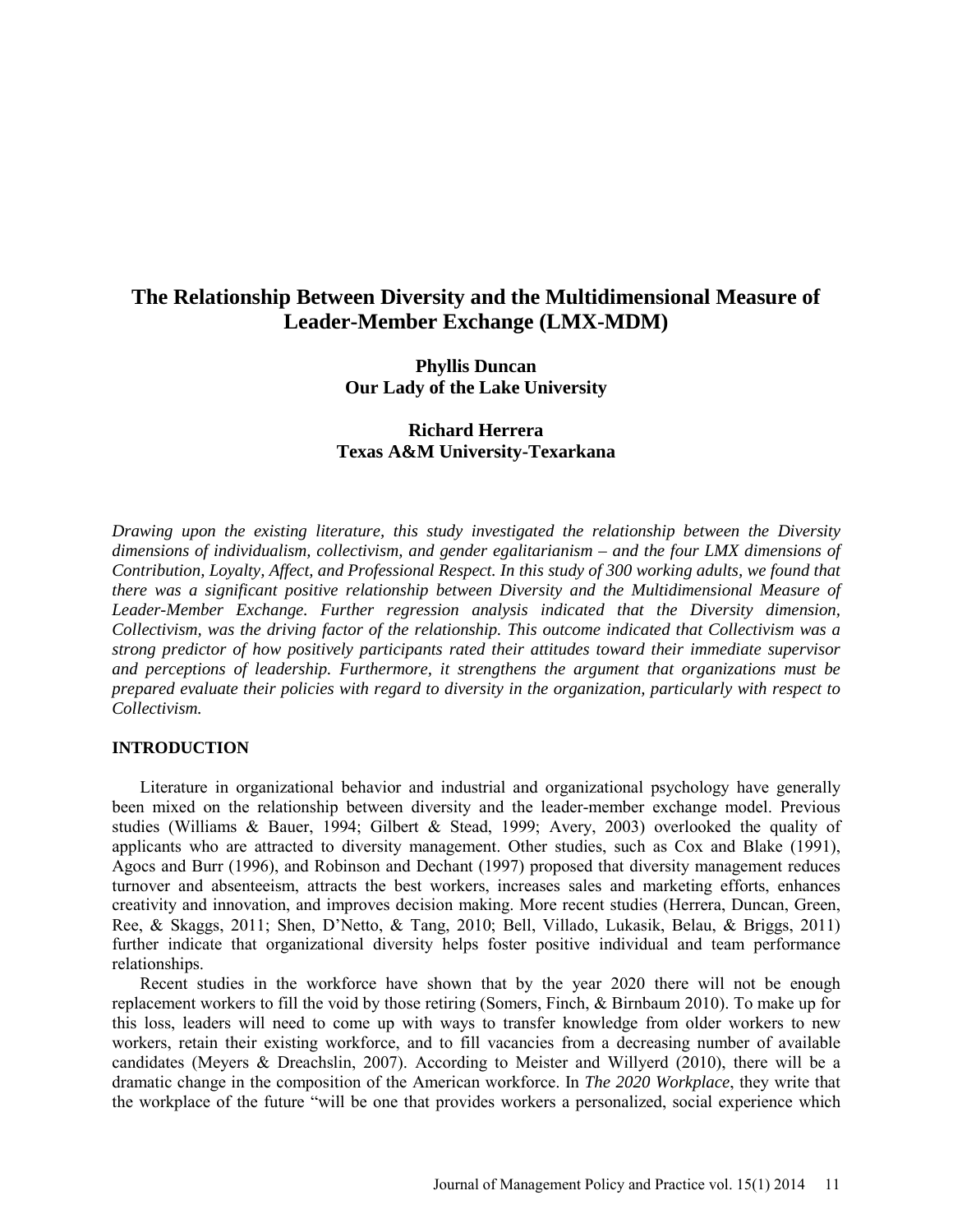attracts, develops, and engages employees across all generations and geographies" (p. 72). This will require leaders whose management styles create and enforce this type of environment. One of the key instruments that can measure this relationship between the leader and the employee is the *Multidimensional Measure of Leader-Member Exchange* (LMX-MDM).

The 2020 workforce crisis was first acknowledged more than 20 years ago by Paul Volcker, former Federal Reserve Board Chairman (Charles, 2003). He further added that this deficit was occurring at the same time when the demographics of the population were changing. Johnston and Packer (1987), in their Hudson Institute's *Workforce 2000* report, also forecasted a decrease in workforce growth as well as an accelerated growth of women and ethnic minorities in the years to follow. Based on these findings, some organizations made the decision to become more inclusive, integrating women and people of color. The Hudson Institute subsequently followed up with another report, *Workforce 2020*, which predicted even more gradual changes in the workforce (Judy & D'Amico, 1997). The study forecasted a steady increase in the number of women in the workforce, as well as a growth in minorities. The report further asserted that women of all races would constitute half of the entire workforce by 2020.

The distribution of the workforce is even more demographically diverse than ever before. This makes incorporating diversity initiatives into human resource planning even more crucial. Managing diversity in the workplace will be just as crucial as organizations make provisions for this increase in women, minorities, and older workers in the next decade. One way for organizations to confront this challenge will be not only to continue any diversity efforts already in place, but to become more diverse within its ranks.

This study attempts to examine the relationship between the *Multidimensional Measure of Leader-Member Exchange* (LMX-MDM) and Diversity. We selected the GLOBE study (House, Hanges, Javidan, Dorfman, & Gupta, 2004, p. xv) components of Individualism, Collectivism, and Gender Egalitarianism as measures of diversity for the present study because we believe that (a) the components of individualism, collectivism, and gender egalitarianism in an organizational context has a significant influence on employee's perceptions of their supervisor's leadership style and (b) no studies to our knowledge have investigated the relationship between these three constructs and LMX dimensions. Taking the lead from recent literature, we hypothesize that the GLOBE dimensions that espouse Diversity-Individualism, Collectivism, and Gender Egalitarianism- are associated with multidimensional measures of Leader-Member Exchange (LMX). In other words, leaders who possess the GLOBE dimensions of Individualism, Collectivism, and Gender Egalitarianism are likely to exhibit increased behaviors associated with multidimensional leadership.

Consequently, making a business case for diversity alone is no longer adequate. Organizations must not only focus on the strategic dimension of diversity policies and processes, but also on the dimensions of leadership that impact the leader-member exchange relationship and organizational outcomes. Not until this is acknowledged can the full benefits of organizational diversity be achieved.

#### **Diversity**

Initial research on diversity was mainly focused on the problems associated with diversity, such as discrimination, bias, affirmative action, and tokenism (Shore, Chung, Dean, Ehrhart, Jung, Randel, & Singh, 2009). As the diversity field has evolved, researchers have focused on ways in which diversity can harness the most from diverse employees, eliminate conflict in the workplace, and enhance organizational performance outcomes (Herrera, Duncan, Green, & Skaggs, 2012; Gonzalez & DeNisi, 2009; Homan, Hollenbeck, Humphrey, van Knippenberg, Ilgen, & Van Kleef, 2008). Since diversity is essentially about cultural norms and values, the focus is on creating a truly inclusive work environment where individuals from diverse backgrounds feel valued and respected. This culture of inclusion is an organizational environment that recruits people of different backgrounds and ways of thinking who work together and perform to their highest potential to achieve organizational objectives. Not until this is acknowledged, and diversity is culturally valued, can the full benefits of diversity be achieved which may include attracting and retaining the best candidates, higher creativity and innovation, better problem solving, and more organizational flexibility (Cox & Blake, 1991). Following is diversity defined, as well as the cultural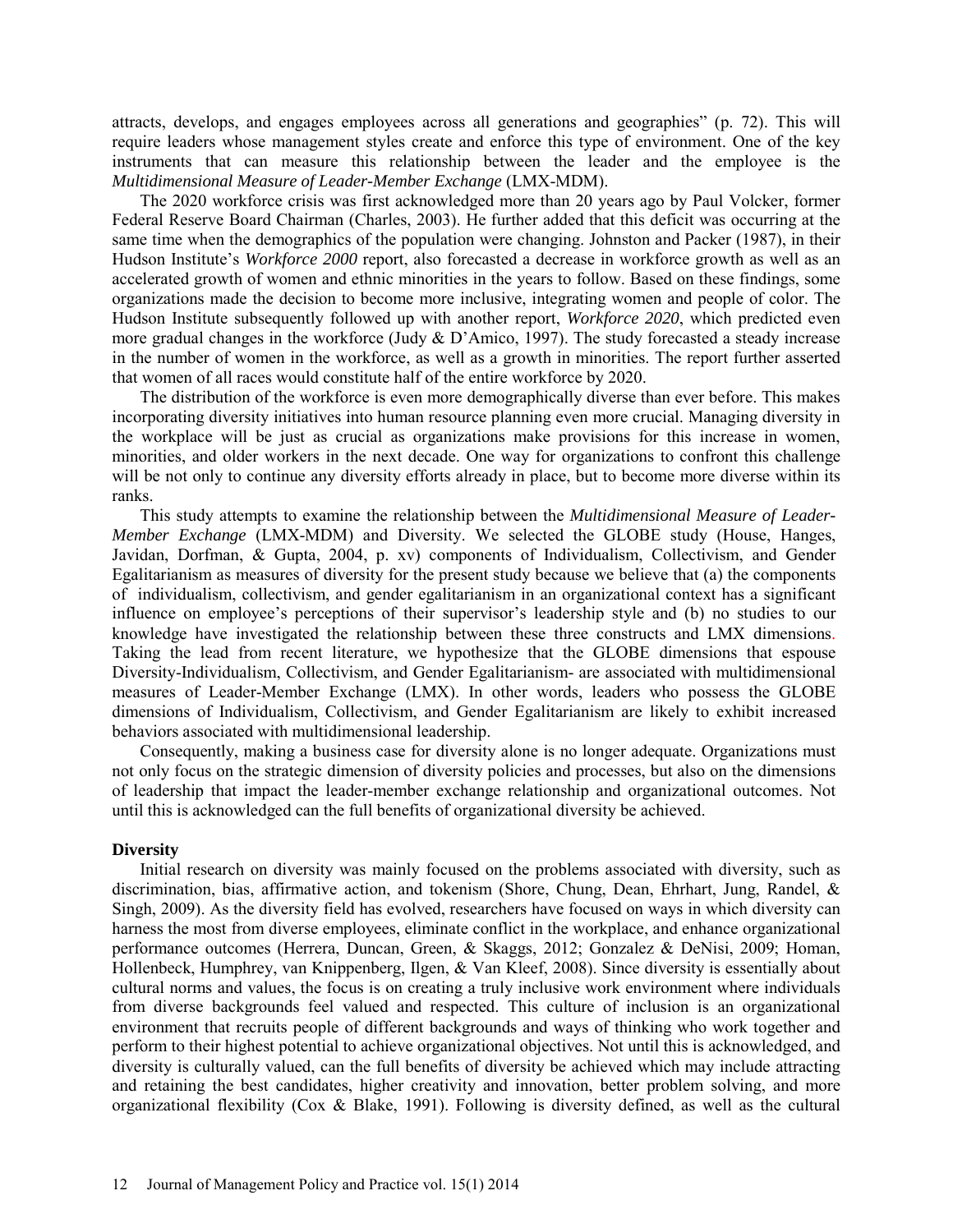dimensions of individualism, collectivism, and gender egalitarianism that were selected for this study as measures of diversity.

- **1. Diversity,** or workforce diversity, is defined as "the uniqueness of all individuals, which encompasses differences and similarities in personal attributes, values, work and life experiences, and organizational roles" (Carr-Ruffino, 1992).
- **2. Individualism** is defined as the degree to which individuals express pride, loyalty, and cohesiveness in their organizations or families (House et al., 2004).
- **3. Collectivism** is defined as the degree to which organizational and societal institutional practices encourage and reward collective distribution of resources and collective action (House et al., 2004).
- **4. Gender Egalitarianism** is defined as the degree to which an organization or society minimizes gender role differences while promoting gender equality (House et al., 2004).

#### **Multidimensional Measure of Leader-Member Exchange (LMX-MDM)**

Over the past few decades the LMX model has emerged as one of the most enduring theories for characterizing leadership behavior and understanding its consequences (Liden, Sparrowe, & Wayne, 1997; Nahrgang, Morgeson, & IIies, 2009; Schriesheim, Castro, & Cogliser, 1999). The theoretical basis for the LMX theory is the concept of the "negotiated" role that both the leader and subordinate assume in their respective positions. This model stipulates that leaders have a vested interest in the performance of their subordinates and will demand certain expectations. This "interpersonal exchange relationship" in part determines the type of role that the subordinate will assume within the organization (Graen, 1976, p. 1206). Due to time constraints, the leader is only able to develop a close relationship with a select few. As a result, two types of leader-member exchanges transpire: the in-group category (characterized by high trust, interaction, support, and rewards) and the out-group (characterized by low trust, interaction, support, and rewards).

Previous research has shown that the Leader-Member Exchange Theory follows one of two types, one that is unidimensional and the other being multidimensional. Early research showed the LMX to be unidimensional and based upon the work behaviors of leaders and subordinates, thus representing the role theory (Graen, 1976; Graen & Scandura, 1987; Graen & Uhl-Bien, 1995). The multidimensional theory stresses that roles are multidimensional and include those that focus on their tasks while neglecting social interactions, some that focus on social interaction and not tasks, and others that may be weak or strong on both dimensions (Graen, 1976; Katz & Kahn, 1978; Jacobs, 1971).

Following Dienesch and Liden (1986), Liden and Maslyn (1998) proposed that the LMX model is associated with the multidimensional dimensions of *Contribution* (the perception of the amount, direction, and quality of work-oriented activity each member puts forth toward the mutual goals, explicit or implicit, of the dyad), *Loyalty* (the extent to which both leader and member publicly support each other's actions and character), and *Affect* (the mutual affection members of the dyad have for each other based primarily on interpersonal attraction rather than work or professional values). In addition to the three dimensions identified by Dienesch and Liden, the study by Liden and Maslyn on the LMX as a multidimensionality construct, provided support for a fourth dimension, *Professional Respect* (the perception of the degree to which each member of the dyad has built a reputation, within and/or outside the organization, of excelling at his or her line of work). Leaders who possess and implement the characteristics of diversity may be associated with the leader-member leadership exchange model for several reasons. The diversity dimension of individualism is likely to be associated with *Loyalty*, as this involves a faithfulness to the individual that is generally consistent from situation to situation. Collectivism, which is associated with the extent to which the supervisor provides resources and opportunities for completed tasks that extend beyond the job description and/or employment contract, is likely to be associated with *Contribution*. Gender egalitarianism involves providing a level of regard or respect to each member of the dyad without regard to gender. Employees are likely to respect and identify with a leader who is considerate and is willing to help employees to be effective and improve their job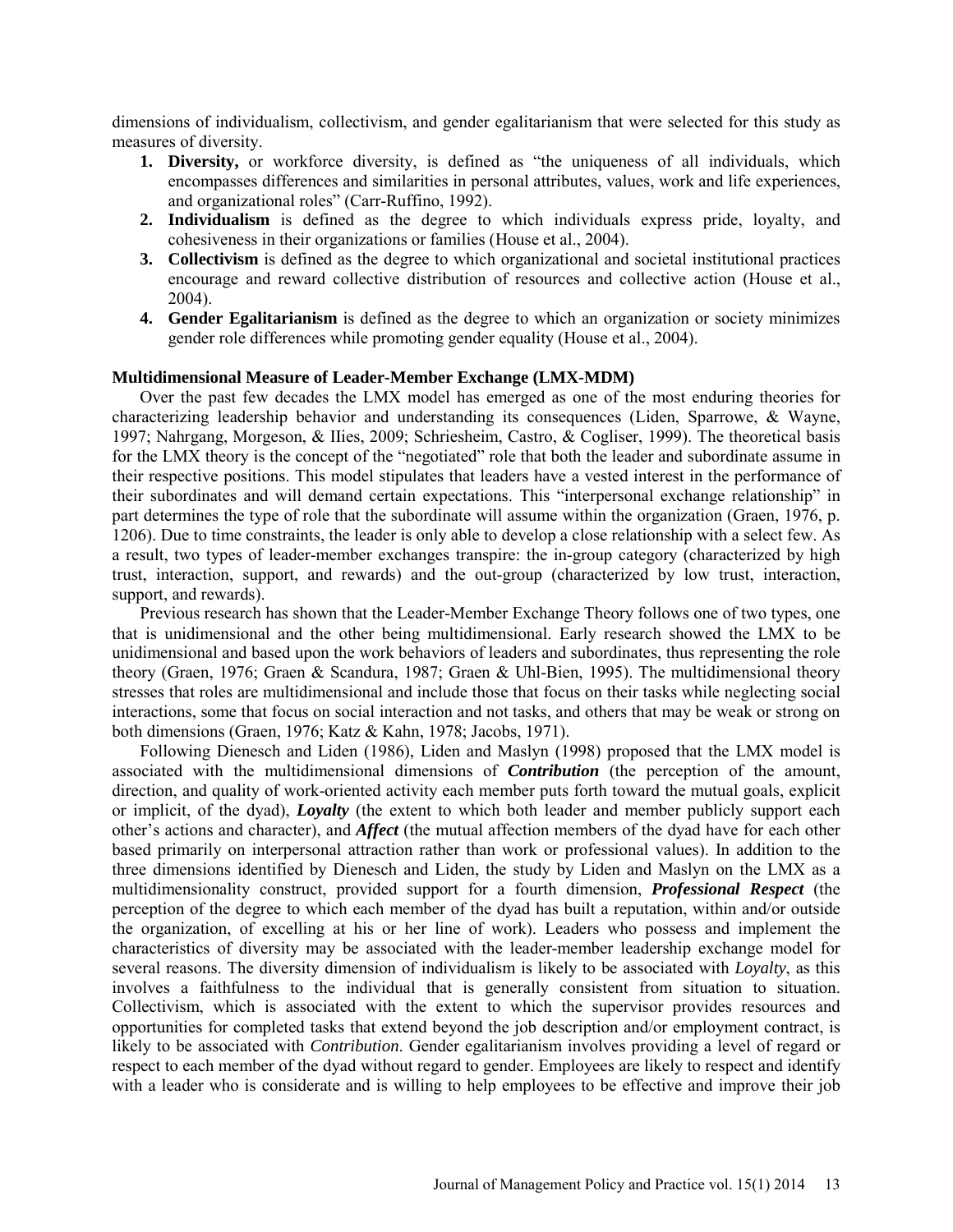performance. Therefore, the Gender Egalitarianism dimension of Diversity is likely to be associated with *Professional Respect*.

Developed by Liden and Maslyn (1998), the LMX model is a widely used instrument to assess the four aspects of Leader-Member Exchange which include the dimensions of Affect, Loyalty, Contribution, and Professional Respect.

## **RESEARCH PROPOSITIONS**

In this paper, we will attempt to address the significance of diversity as it relates to the Leader-Member Exchange Model. We begin by presenting a discussion on the importance of diversity. A theoretical framework is presented using the GLOBE study components of Individualism, Collectivism, and Gender Egalitarianism as measures of diversity for the present study. This is followed by a review of the recent literature on the Leader-Member Exchange Theory that addresses leadership behavior. Results of this study indicated that the diversity dimension, collectivism, was the driving factor of leadership effectiveness, through the use of the LMX model. Following are the proposed hypotheses for this study:

*Hypotheses 1: The Diversity dimension of Individualism is positively associated with the multidimensional measure of leader-member exchange. Hypotheses 2: The Diversity dimension of Collectivism is positively associated with the multidimensional measure of leader-member exchange. Hypotheses 3: The Diversity dimension of Gender Egalitarianism is positively associated with the multidimensional measure of leader-member exchange*

## **METHODS**

#### **Instruments**

The participants in this study were provided with three instruments to complete. The first instrument was the LMX-MDM model, which consisted of the four dimensions of Contribution, Loyalty, Affect, and Professional Respect. The purpose of this 12-item questionnaire was to measure the subordinate's attitudes toward their immediate supervisor and perceptions of leadership. Respondents were asked twelve questions on a Likert scale of 1 representing strongly agree, 4 representing neither disagree nor agree, and 7 representing strongly disagree. These scores were reversed-scored to coincide with the original empirical scale which asked the twelve questions on a Likert scale of 1 representing strongly disagree, 4 representing neither disagree nor agree, and 7 representing strongly agree, identified by Liden and Maslyn (1998). The participants were then asked to complete a diversity questionnaire. The three dimensions of Diversity, Individualism, Collectivism, and Gender Egalitarianism were measured with eleven questions from the GLOBE research survey. Since we were mainly interested in how diversity and organizational practices were perceived by participants participating in this research, only the questions dealing with the Diversity dimensions of Individualism, Collectivism, and Gender Egalitarianism were asked in this survey. Questions 1 and 3 on Individualism, and questions 4, 5, 6, and 8 on Collectivism were reversed-scored according to the Syntax for GLOBE National Culture, Organizational Culture, and leadership Scales. Finally, participants were asked to complete the demographic questions from the GLOBE Survey, which consisted of 27 questions.

#### **Participants**

A total of 300 working adults participated in this study. Of those, 185 (61.7%) were women and 115 (38.3%) were men. Thirty-nine percent of the respondents self-reported as Hispanic, while participants who self-reported as White, Caucasian, or Anglo constituted 38% of the sample. Participants who selfreported as Black, or African American constituted 16% of the sample. The remaining 7% identified themselves as American Indian, Asian Indian, Korean, or Other Pacific Islander. Participants ranged in age from 18 to 78; 37.3% were 18 to 30 years old, 24.0% were 31 to 40, 22.7% were 41 to 50, 13.7 were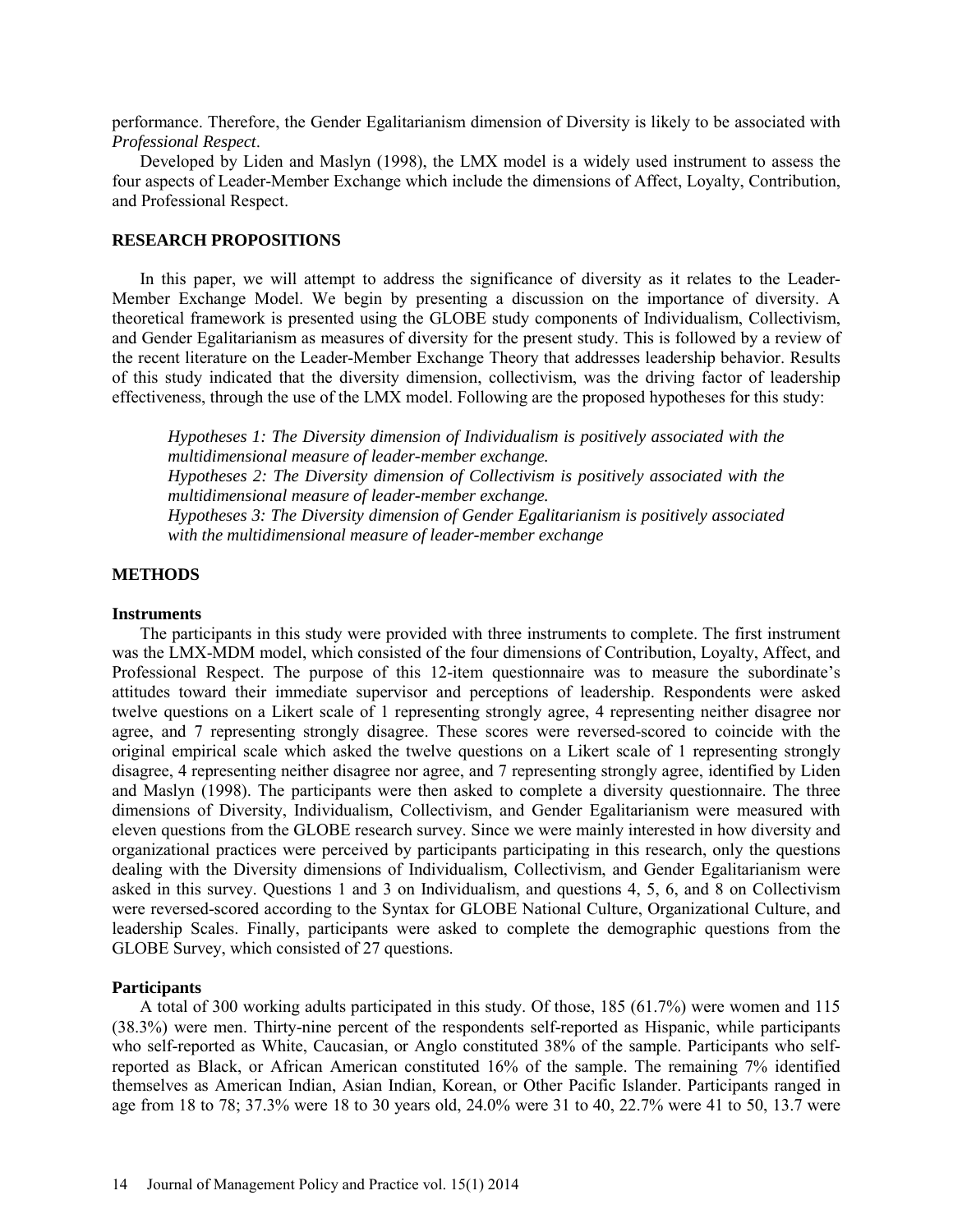51 to 60, and 2.3% were 61 to 78 years of age. Ninety-eight respondents (32.9%) had earned less than an undergraduate degree, 107 respondents (35.9%) held a bachelor's degree, and 95 respondents (31.2%) had earned postgraduate degrees. On religious affiliation, 87.6% of the respondents indicated a religious affiliation while 12.4% indicated no religious affiliation.

#### **RESULTS**

In this analysis, the four LMX dimensions of Contribution, Loyalty, Affect, and Professional Respect were used as the dependent variables. The three Diversity dimensions of Individualism, Collectivism, and Gender Egalitarianism were used as the independent variables. The control variables consisted of age, gender, religious affiliation, years of work experience, years of education, ethnicity, years as a manager, tenure in current job, and number of direct reports.

Likert scales were used in the diversity questionnaire to measure participant's attitudes toward diversity in their organization. The reliability of the Likert scales resulted in a Cronbach  $\alpha$  of .6, which indicated that the questions measuring attitudes toward diversity, were moderate to highly correlated with each other. The mean scores for each of the questions ranged from 3.82 to 4.39, on a scale of 1 being a strong measure of diversity attitudes in the organization, 7 being a weak measure of diversity attitudes in

|                    |                            | LMXQuality | Age       | Religious   | # Direct  |
|--------------------|----------------------------|------------|-----------|-------------|-----------|
|                    |                            |            |           | Affiliation | Reports   |
| <b>LMX</b> Quality | <b>Pearson Correlation</b> | 1          |           | $.132*$     | $-0.056$  |
|                    | Sig. (2-tailed)            |            | 0.91      | .023        | .358      |
|                    | N                          | 298        | .116      | 296         | 272       |
|                    |                            |            | 298       |             |           |
| Age                | <b>Pearson Correlation</b> | $-.091$    |           | .110        | $.265***$ |
|                    | Sig. (2-tailed)            | .116       |           | .058        | .000      |
|                    | N                          | 298        | 300       | 298         | 274       |
| Religious          | <b>Pearson Correlation</b> | $.132*$    | .110      |             | $-.056$   |
| Affiliation        | Sig. (2-tailed)            | .023       | .058      |             | .356      |
|                    | N                          | 296        | 298       | 298         | 273       |
| # Direct           | <b>Pearson Correlation</b> | $-0.056$   | 265**     | $-.056$     |           |
| Reports            | Sig. (2-tailed)            | .358       | .000      | .356        |           |
|                    | N                          | 272        | 274       | 273         | 274       |
| Individualism      | <b>Pearson Correlation</b> | .065       | .048      | .111        | $-0.014$  |
| Mean               | Sig. (2-tailed)            | .266       | .410      | .055        | .817      |
|                    | N                          | 298        | 299       | 297         | 273       |
| Collectivism       | <b>Pearson Correlation</b> | $.543**$   | $-.214**$ | $.127*$     | $-144*$   |
| Mean               | Sig. (2-tailed)            | .000       | .000      | .029        | .017      |
|                    | N                          | 298        | 299       | 297         | 273       |
| Gender             | <b>Pearson Correlation</b> | $-.049$    | .055      | $-0.066$    | .097      |
| Egalitarianism     | Sig. (2-tailed)            | .398       | .343      | .259        | .110      |
| Mean               | N                          | 298        | 299       | 297         | 273       |
| DiversityAvg       | PearsonCorrelation         | $.423**$   | $-106$    | $.126*$     | $-.075$   |
|                    | Sig. (2-tailed)            | .000       | .068      | .030        | .217      |
|                    | N                          | 298        | 299       | 297         | 273       |

**TABLE 1A PEARSON'S CORRELATIONS ON LMX DIMENSIONS AND DIVERSITY**

\*Correlation is significant at the .05 level (2-tailed).

\*\*Correlation is significant at the .01 level (2-tailed).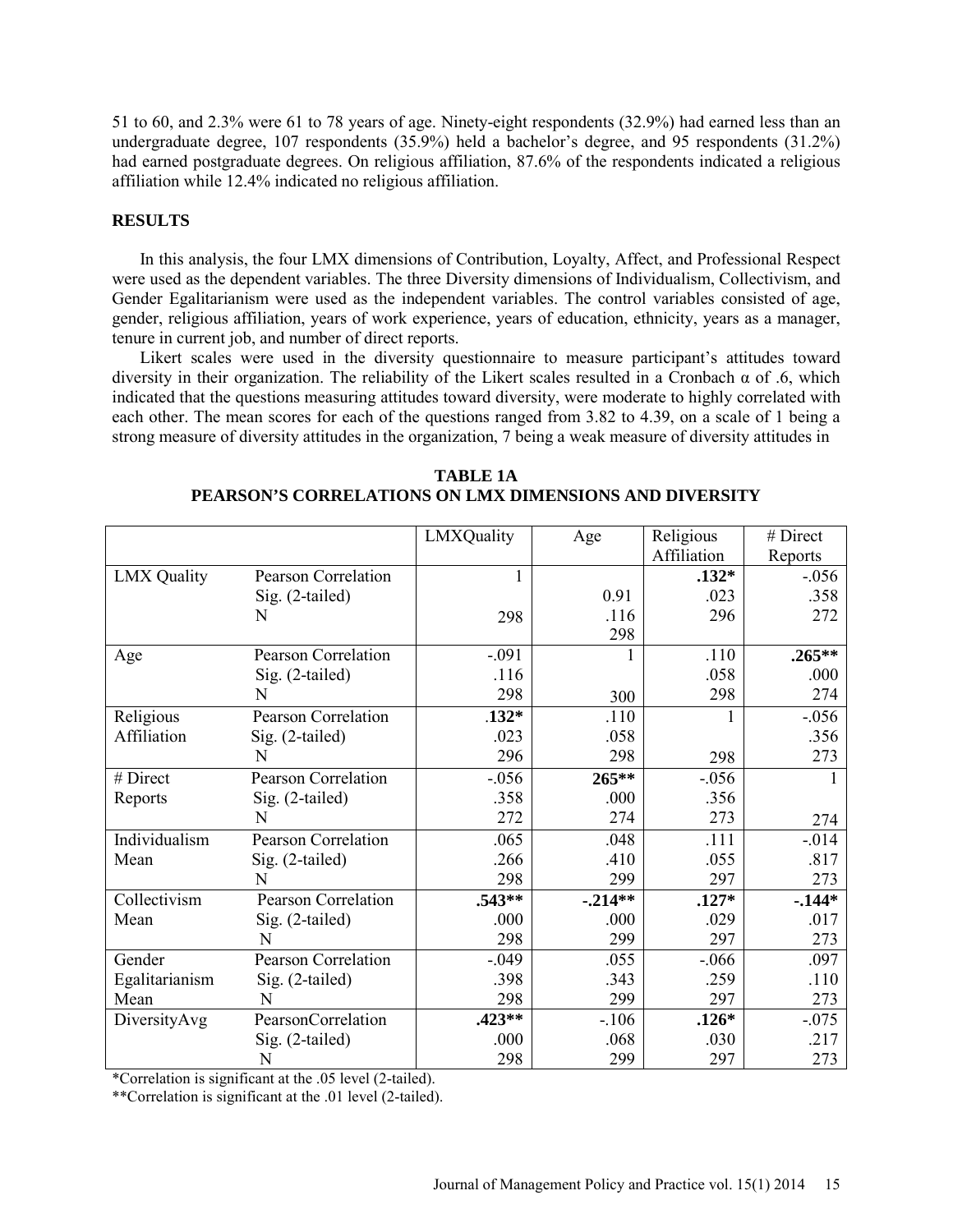the organization, and 4 being undecided. Ultimately, all questions with respect to Individualism, Collectivism, and Gender Egalitarianism that measured diversity were summed into one variable that was labeled DiversityAvg. An overall mean score of 4.48 on a scale of 1-7 indicated that attitudes toward diversity for all surveys combined ranged between average and strong.

A Pearson's correlation of the LMX model was run using the LMX dimensions of Contribution, Loyalty, Affect, and Professional Respect and the Diversity dimensions of Individualism, Collectivism, and Gender Egalitarianism. The results of this correlation in Table 1a indicated that the independent variable labeled DiversityAvg was significant and found to be positively correlated with the dependent variable labeled LMXQuality  $(r = .42, p < .01)$ , Contribution  $(r = .24, p < .01)$ , Loyalty  $(r = .35, p < .01)$ , Affect  $(r = .40, p < .01)$ , and Professional Respect  $(r = .41, p < .01)$ .

| <b>TABLE 1B</b>                                        |  |
|--------------------------------------------------------|--|
| PEARSON'S CORRELATIONS ON LMX DIMENSIONS AND DIVERSITY |  |

|                                         | Individualism | Collectivism | Gender         | Diversity |
|-----------------------------------------|---------------|--------------|----------------|-----------|
|                                         | Mean          | Mean         | Egalitarianism | Avg       |
|                                         |               |              | Mean           |           |
| <b>LMX Quality Pearson Correlation</b>  | .065          | $.543**$     | $-.049$        | $.423**$  |
| $Sig. (2-tailed)$                       | .266          | .000         | .398           | .000      |
| N                                       | 298           | 298          | 298            | 298       |
| <b>Pearson Correlation</b><br>Age       | .048          | $-.214**$    | .055           | $-106$    |
| Sig. (2-tailed)                         | .410          | .000         | .343           | .068      |
| N                                       | 299           | 299          | 299            | .299      |
| Religious<br><b>Pearson Correlation</b> | .111          | $.127*$      | $-.066$        | $.126*$   |
| Affiliation<br>$Sig. (2-tailed)$        | .055          | .029         | .259           | .030      |
| N                                       | 297           | 297          | 297            | 297       |
| # Direct<br><b>Pearson Correlation</b>  | $-0.014$      | $-144*$      | .097           | $-.075$   |
| Reports<br>$Sig. (2-tailed)$            | .817          | .017         | .110           | .217      |
| N                                       | 273           | 273          | 273            | 273       |
| Individualism Pearson Correlation       |               | .075         | $-.052$        | $.488**$  |
| Mean<br>$Sig. (2-tailed)$               |               | .196         | .369           | .000      |
| N                                       | 299           | 299          | 299            | 299       |
| Collectivism<br>Pearson Correlation     | .075          |              | .036           | $-144*$   |
| Mean<br>Sig. (2-tailed)                 | .196          |              | .543           | .017      |
| N                                       | 299           | 299          | 299            | 273       |
| Gender<br><b>Pearson Correlation</b>    | .052          | .036         |                | $.452**$  |
| Egalitarianism Sig. (2-tailed)          | .369          | .534         |                | .000      |
| Mean<br>N                               | 299           | 299          | 299            | 299       |
| Pearson Correlation<br>DiversityAvg     | .488**        | $.790**$     | $.452**$       |           |
| Sig. (2-tailed)                         | .000          | .000         | .000           |           |
| N                                       | 299           | 299          | 299            | 299       |

\*Correlation is significant at the .05 level (2-tailed).

\*\*Correlation is significant at the .01 level (2-tailed)

Multiple regression analysis was conducted on the dependent variable LMXQuality, using the stepwise method to determine which, if any, of the diversity dimensions had any relationship with the LMX model. Results of the regression analysis provided in Table 2 indicated that the Diversity dimension, Collectivism, was the driving factor of the relationship (β = .539,  $p = .00$ ). Thus, results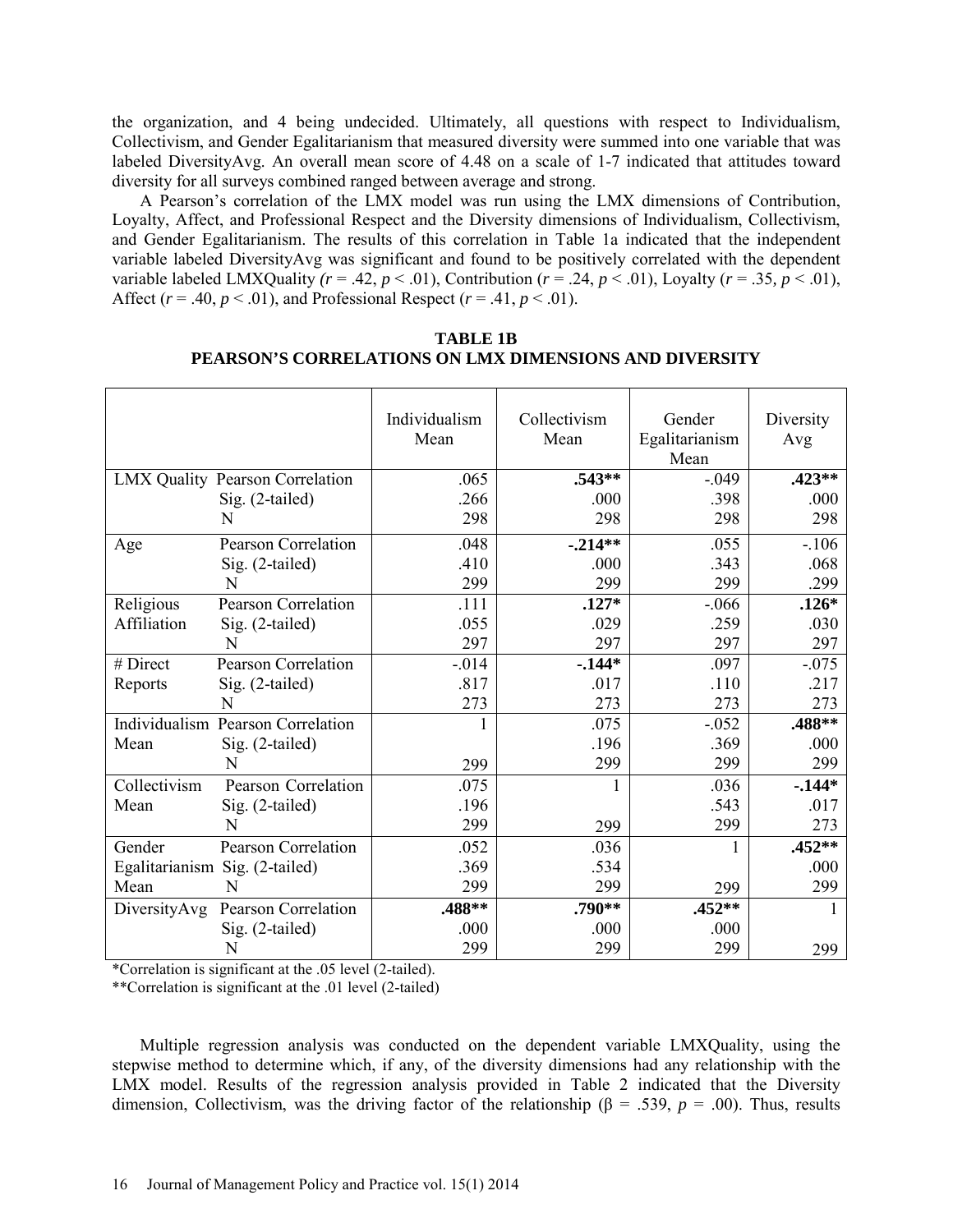showed that the more collectivistic the respondents believed their organizations' work culture to be the more positively they rated their immediate supervisor and perceptions of leadership.

|                |                          |                                    |            | Standardized |          |      |
|----------------|--------------------------|------------------------------------|------------|--------------|----------|------|
|                |                          | <b>Unstandardized Coefficients</b> |            | Coefficients |          |      |
| Model          |                          | B                                  | Std. Error | Beta         | t        | Sig. |
|                | (Constant)               | 74.530                             | 3.229      |              | 23.080   | .000 |
|                | Religious<br>Affiliation | 6.132                              | 2.778      | .137         | 2.207    | .028 |
| $\overline{2}$ | (Constant)               | 74.409                             | 3.282      |              | 22.671   | .000 |
|                | Religious<br>Affiliation | 6.214                              | 2.809      | .139         | 2.213    | .028 |
|                | Ethnicity                | .105                               | .480       | .014         | .218     | .827 |
| $\overline{3}$ | (Constant)               | 75.393                             | 3.443      |              | 21.900   | .000 |
|                | Religious<br>Affiliation | 6.441                              | 2.816      | .144         | 2.287    | .023 |
|                | Ethnicity                | .122                               | .491       | .016         | .249     | .804 |
|                | <b>Yrs as Manager</b>    | .143                               | .117       | .088         | 1.215    | .225 |
|                | Tenure Current Job       | $-.241$                            | .155       | $-.110$      | $-1.555$ | .121 |
|                | # Direct Reports         | $-0.026$                           | .036       | $-.047$      | $-715$   | .475 |
| 4              | (Constant)               | 44.447                             | 4.285      |              | 10.372   | .000 |
|                | Religious<br>Affiliation | 2.692                              | 2.422      | .060         | 1.111    | .267 |
|                | Ethnicity                | $-.282$                            | .419       | $-.037$      | $-.673$  | .502 |
|                | Yrs as Manager           | .153                               | .100       | .094         | 1.537    | .125 |
|                | Tenure Current Job       | $-.097$                            | .132       | $-0.044$     | $-.730$  | .466 |
|                | # Direct Reports         | .011                               | .031       | .020         | .354     | .724 |
|                | CollectivismMean         | 6.926                              | .701       | .539         | 9.878    | .000 |

## **TABLE 2 REGRESSION COEFFICIENTS FOR THE LMX DEPENDENT VARIABLE: LMXQUALITY**

a. Dependent Variable: LMXQuality

As shown in Table 3, the results of a multiple regression analysis of Total LMX Quality, consisting of participant age, gender, religious affiliation, years of education, and years of work experience in block one, ethnicity in block two, and years as a manager, tenure in the current job, and number of direct reports in block three, and each of the Diversity dimensions of Individualism, Collectivism, and Gender Egalitarianism, indicated that there were two significant reduced models. Collectivism and religious affiliation were both predictor variables with regard to participant's ratings of diversity in the organization and their attitudes toward their immediate supervisor and perceptions of leadership. Results of the regression analysis provided in Table 2 indicated that the diversity dimension, collectivism, was the driving factor causing the significant influence ( $\beta = .539$ ,  $p = .00$ ). The initial correlation in Table 1 between each of the four dimensions of LMX and the three dimensions of diversity used in this study indicated that diversity was a significant predictor of the dependent variable, LMX Quality. Further regression analysis, using the stepwise method, indicated that the diversity dimension, Collectivism, was the driving factor of this relationship, thus supporting Hypothesis 2. This result indicates that the more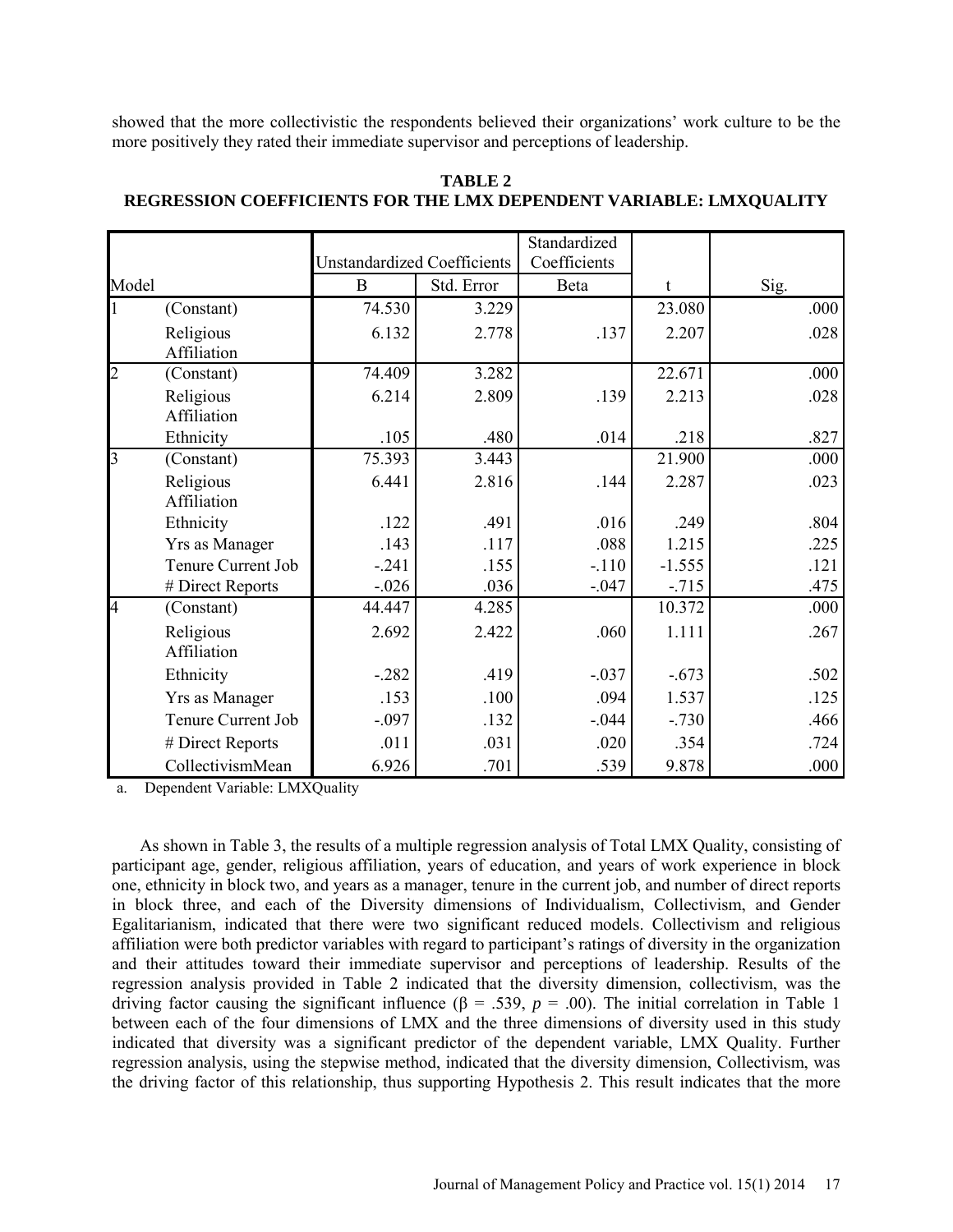collectivistic the respondents believed the work culture to be, the more positively they rated their immediate supervisor and perceptions of leadership (( $R$ <sup>2</sup> = 0.31,  $p$  = .00; β = .539,  $r_p$  = .531,  $p$  = .00).

|              |                   |          |               | <b>Change Statistics</b> |          |              |     |         |
|--------------|-------------------|----------|---------------|--------------------------|----------|--------------|-----|---------|
|              |                   |          | Std. Error of | R Square                 |          |              |     | Sig. F  |
| Model        | R                 | R Square | the Estimate  | Change                   | F Change | df1          | df2 | Change  |
|              | $.137^{a}$        | .019     | 14.29443      | .019                     | 4.873    |              | 254 | $.028*$ |
| $\mathbf{p}$ | $.138^{\rm b}$    | .019     | 14.32131      | .000                     | .048     |              | 253 | .827    |
| $\mathbf{B}$ | .179 <sup>c</sup> | .032     | 14.31021      | .013                     | 1.131    | $\mathbf{c}$ | 250 | .337    |
| <b>I</b> 4   | .552 <sup>d</sup> | .305     | 12.15394      | 272                      | 97.576   |              | 249 | $.000*$ |

**TABLE 3 MULTIPLE REGRESSION ANALYSIS FOR TOTAL LMX QUALITY**

\**Note*. *p* <.05

a. Predictors: (Constant), Religious Affiliation

b. Predictors: (Constant), Religious Affiliation, Ethnicity

c. Predictors: (Constant), Religious Affiliation, Ethnicity, Tenure Current Job, # Direct Reports, Yrs as Manager

d. Predictors: (Constant), Religious Affiliation, Ethnicity, Tenure Current Job, # Direct Reports, Yrs as Manager, CollectivismMean

Religious affiliation, as a control factor, accounted for 1.9% of the variance in the relationship ( $\beta$  = .139,  $r_{p}$  = .138,  $p = .028$ ). Those who indicated religious affiliation rated high on collectivism. They also regarded their relationship with their immediate supervisors more positively, with a higher LMX rating.

The results of a multiple regression using the same predictor variables and the criterion variable of LMX Contribution again had two significant predictors, collectivism  $(R^2$ <sup>=</sup> .102*, p* = .00;  $\beta$  = .249,  $r_p$  = .247,  $p = .00$ ), and religious affiliation which accounted for 2.4% of the variance in the relationship (( $\beta$  = -.159,  $r_{p}$  = -.158,  $p = .012$ ). Results found the diversity dimension, Collectivism, to be the driving factor of this relationship, reaffirming Hypothesis 2. Having a religious affiliation and the more collectivistic the organizational culture, the more positively the respondents rated their relationship quality with the leadermember exchange (LMX). Table 4 provides the results for this multiple regression analysis.

**TABLE 4 MULTIPLE REGRESSION ANALYSIS FOR LMX CONTRIBUTION**

|                      |               |          |               |          | <b>Change Statistics</b> |             |     |         |  |
|----------------------|---------------|----------|---------------|----------|--------------------------|-------------|-----|---------|--|
|                      |               |          | Std. Error of | R Square |                          |             |     | Sig. F  |  |
| Model                | R             | R Square | the Estimate  | Change   | F Change                 | df1         | df2 | Change  |  |
|                      | $.155^{a}$    | .024     | 1.07441       | .024     | 6.283                    |             | 254 | $.013*$ |  |
| 2                    | $.156^{b}$    | .024     | 1.07647       | .000     | .028                     |             | 253 | .867    |  |
| $\boldsymbol{\beta}$ | $208^{\circ}$ | .043     | 1.07224       | .019     | 1.666                    | $\mathbf 3$ | 250 | .175    |  |
| <b>Z</b>             | $.319^{d}$    | 102      | 1.04123       | .058     | 16.112                   |             | 249 | $.000*$ |  |

\**Note. p* < .05

a. Predictors: (Constant), Religious Affiliation

b. Predictors: (Constant), Religious Affiliation, Ethnicity

c. Predictors: (Constant), Religious Affiliation, Ethnicity, Tenure Current Job, # Direct Reports, Yrs as Manager

d. Predictors: (Constant), Religious Affiliation, Ethnicity, Tenure Current Job, # Direct Reports, Yrs as Manager, CollectivismMean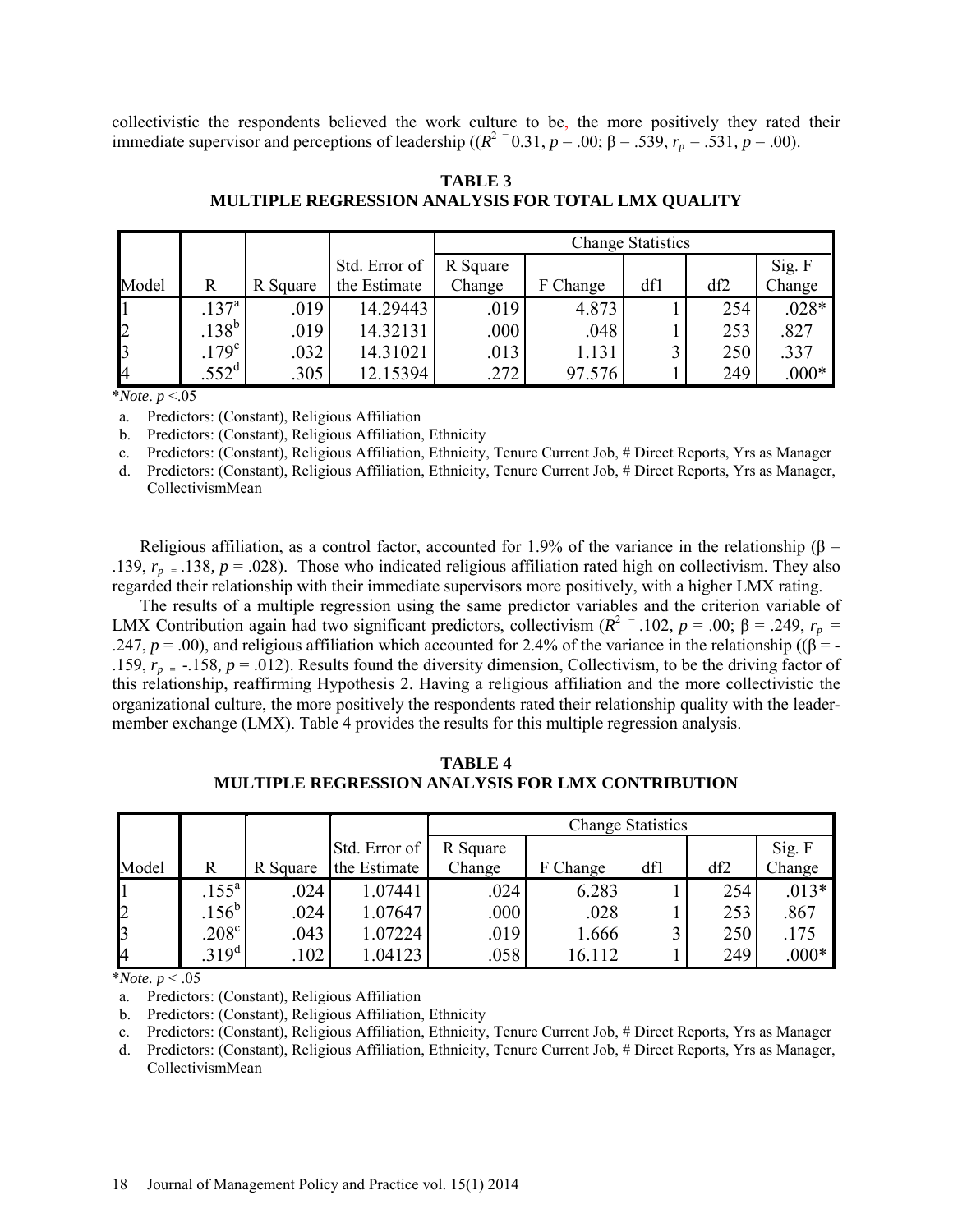The results of a multiple regression using the same predictor variables and the criterion variable of LMX Loyalty revealed three significant predictors; collectivism, gender egalitarianism and age, which helps support Hypothesis 2 and 3. Results showed that the more collectivistic the respondents believed the work culture to be the more positively they rated their immediate supervisor and perceptions of leadership ( $R^2$ <sup>=</sup> .241,  $p = .00$ ;  $\beta = .480$ ,  $r_p = .464$ ,  $p = .00$ ). The rating of gender egalitarianism of the culture improved the model's predictive power by 2% ( $\beta$  = -.134,  $r_p$  = -.151,  $p$  = .17). Age as a control variable accounted for 1.7% of the variance in the relationship ( $(\beta = -130, r_p = -130, p = .038)$ ). Thus, the more collective the organizational culture, the younger the participants, and the less gender equality in the workplace, the more positively participants rated their immediate supervisor and perceptions of leadership. Results of the multiple regression analysis are provided in Table 5.

**TABLE 5 MULTIPLE REGRESSION ANALYSIS FOR LMX LOYALTY**

|                  |                   |          |               | <b>Change Statistics</b> |          |     |     |         |
|------------------|-------------------|----------|---------------|--------------------------|----------|-----|-----|---------|
|                  |                   |          | Std. Error of | R Square                 |          |     |     | Sig. F  |
| Model            | R                 | R Square | the Estimate  | Change                   | F Change | df1 | df2 | Change  |
|                  | .130 <sup>a</sup> | .017     | 1.45121       | .017                     | 4.368    |     | 254 | $.038*$ |
| $\boldsymbol{z}$ | $.133^{b}$        | .018     | 1.45353       | .001                     | .190     |     | 253 | .663    |
| $\overline{3}$   | .182 <sup>c</sup> | .033     | 1.45054       | .016                     | 1.348    | 3   | 250 | .259    |
| 4                | .491 <sup>d</sup> | .241     | 1.28786       | .208                     | 68.146   |     | 249 | $.000*$ |
| 5                | .508 <sup>e</sup> | .258     | 1.27560       | .017                     | 5.812    |     | 248 | $.017*$ |

\**Note. p* < .05

a. Predictors: (Constant), Age

b. Predictors: (Constant), Age, Ethnicity

c. Predictors: (Constant), Age, Ethnicity, # Direct Reports, Tenure Current Job, Yrs as Manager

d. Predictors: (Constant), Age, Ethnicity, # Direct Reports, Tenure Current Job, Yrs as Manager, CollectivismMean

e. Predictors: (Constant), Age, Ethnicity, # Direct Reports, Tenure Current Job, Yrs as Manager, CollectivismMean, GenderEgalitarianismMean

The results of a multiple regression using the same predictor variables and the criterion variable of LMX Affective revealed only one significant predictor, collectivism ( $R^2$ <sup>=</sup> .284*, p* = .00;  $\beta$  = .531,  $r_p$  = .524,  $p = 0.00$ . Results showed that the more collectivistic the respondents believed the work culture to be the more positively they rated their immediate supervisor and perceptions of leadership. Results of the multiple regression analysis are provided in Table 6.

**TABLE 6 MULTIPLE REGRESSION ANALYSIS FOR LMX AFFECTIVE**

|                |                   |          |               | <b>Change Statistics</b> |          |     |     |         |
|----------------|-------------------|----------|---------------|--------------------------|----------|-----|-----|---------|
|                |                   |          | Std. Error of | R Square                 |          |     |     | Sig. F  |
| Model          |                   | R Square | the Estimate  | Change                   | F Change | df1 | df2 | Change  |
|                | .011 <sup>a</sup> | 000      | 1.59075       | .000                     | .030     |     | 254 | .862    |
| $\overline{2}$ | $.115^b$          | .013     | 1.58964       | .013                     | .118     |     | 251 | 342     |
| $\overline{3}$ | .533 <sup>c</sup> | 284      | 1.35698       | .271                     | 94.449   |     | 250 | $.000*$ |

\**Note. p* < .05

a. Predictors: (Constant), Ethnicity

b. Predictors: (Constant), Ethnicity, Tenure Current Job, # Direct Reports, Yrs as Manager

c. Predictors: (Constant), Ethnicity, Tenure Current Job, # Direct Reports, Yrs as Manager, CollectivismMean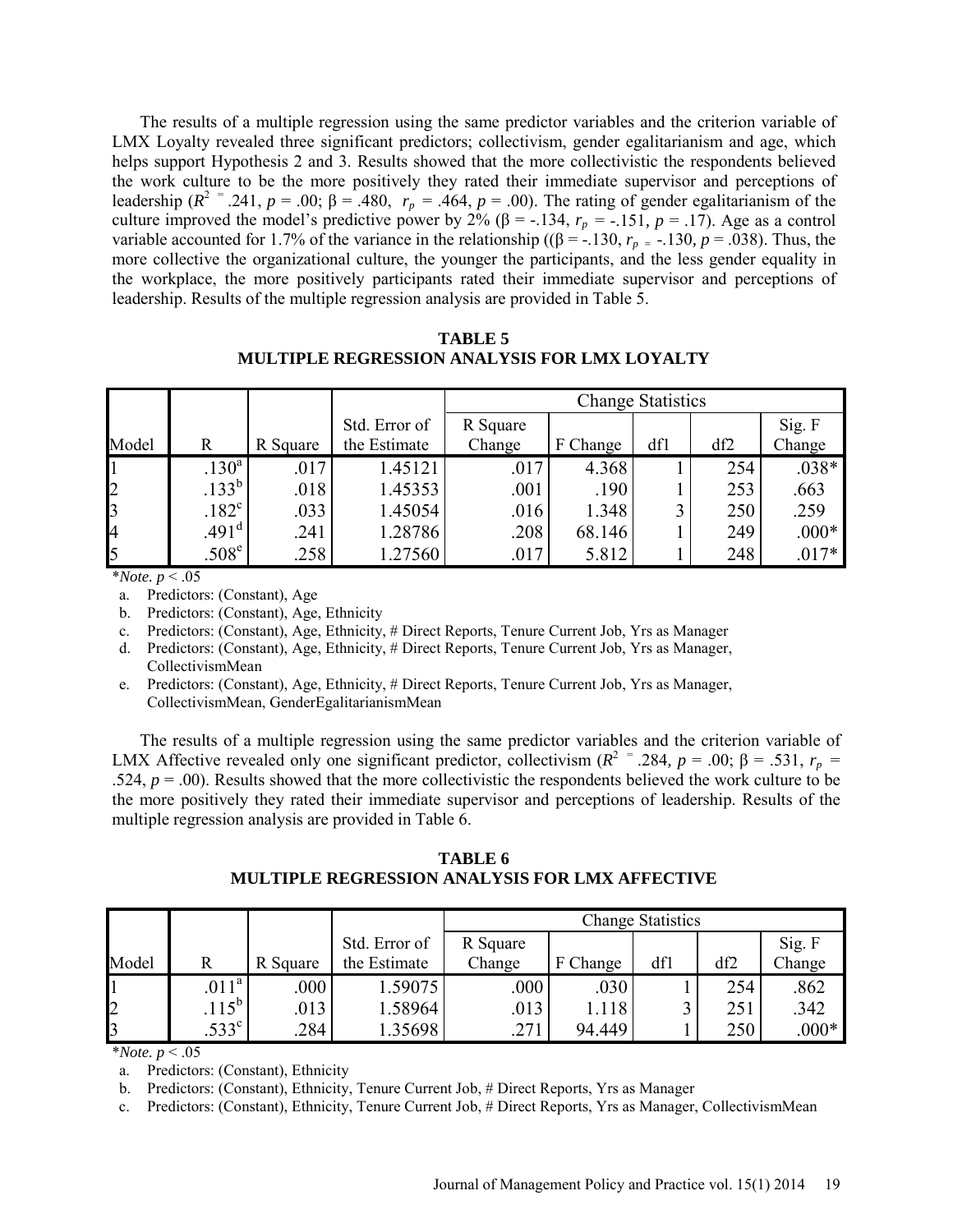The results of a multiple regression using the same predictor variables and the criterion variable of LMX Professional Respect revealed four significant predictors; collectivism, religious affiliation, age, and years as a manager. Results showed that the more collectivistic the respondents believed the work culture to be, the more positively they rated their immediate supervisor and perceptions of leadership ( $R^2$ <sup>=</sup> .278,  $p = .00$ ;  $\beta = .477$ ,  $r_p = .464$ ,  $p = .00$ ). Religious affiliation accounted for 2.9% of the variance in the relationship ((β = .169,  $r_{p}$  = .169,  $p$  = .007), age accounted for 4% of the variance (β = -.138,  $r_{p}$  = .139,  $p$ = .026, while years as a manager accounted for 8% of the variance in the relationship (β = .212,  $r_p$ . = .142*, p* = .025). Thus, the more collective the organizational culture, the more years as a manager, the younger the individuals, and having a religious affiliation, the more positively participants rated their leader-member exchange model. Results of the multiple regression analysis are provided in Table 7.

**TABLE 7 MULTIPLE REGRESSION ANALYSIS FOR LMX PROFESSIONAL RESPECT**

|                |                     |          |               | <b>Change Statistics</b> |          |     |     |         |
|----------------|---------------------|----------|---------------|--------------------------|----------|-----|-----|---------|
|                |                     |          | Std. Error of | R Square                 |          |     |     | Sig. F  |
| Model          | R                   | R Square | the Estimate  | Change                   | F Change | df1 | df2 | Change  |
|                | $.169$ <sup>a</sup> | .029     | 1.53784       | .029                     | 7.497    |     | 254 | $.007*$ |
| $\overline{2}$ | $.218^{b}$          | .047     | 1.52590       | .019                     | 4.991    |     | 253 | $.026*$ |
| 3              | $222^{\circ}$       | .049     | 1.52749       | .002                     | .475     |     | 252 | .491    |
| <b>Z</b>       | $.283^d$            | .080     | 1.51144       | .031                     | 2.793    |     | 249 | $.041*$ |
| 5              | .528 <sup>e</sup>   | .278     | 1.34153       | .198                     | 68.070   |     | 248 | $.000*$ |

\**Note. p* < .05

a. Predictors: (Constant), Religious Affiliation

b. Predictors: (Constant), Religious Affiliation, Age

c. Predictors: (Constant), Religious Affiliation, Age, Ethnicity

d. Predictors: (Constant), Religious Affiliation, Age, Ethnicity, # Direct Reports, Tenure Current Job, Yrs as Manager

e. Predictors: (Constant), Religious Affiliation, Age, Ethnicity, # Direct Reports, Tenure Current Job, Yrs as Manager, CollectivismMean

#### **LEADERSHIP**

This study asked participants to rate the degree to which the four dimensions of the Leader-Member Exchange (LMX) Model were instrumental in measuring their attitudes toward their supervisor and perceptions of leadership. The results of the initial multiple regression analysis in Table 1 indicated that the independent variable, labeled DiversityAvg, was found to be positively correlated with the dependent variable, labeled LMXQuality  $(r = .42, p < .01)$ . Further regression analysis revealed that the diversity dimension, Collectivism, was the driving factor of this relationship ( $\beta$  = .539,  $p$  = .00). This indicates that the more collectivistic the participants believed the work culture to be, the higher they rated their immediate supervisor and perceptions of leadership. Results of this regression analysis are provided in Table 2

Additional regression analysis was run for each of the four LMX dimensions of Collectivism, Loyalty, Affect, and Professional Respect. All four of the LMX dimensions were found to have a significant relationship with the diversity dimension, Collectivism, while the LMX dimension of Loyalty was also found to be significant with the diversity dimension, Gender Egalitarianism.(Results of these analyses are provided in Tables 5 through 7).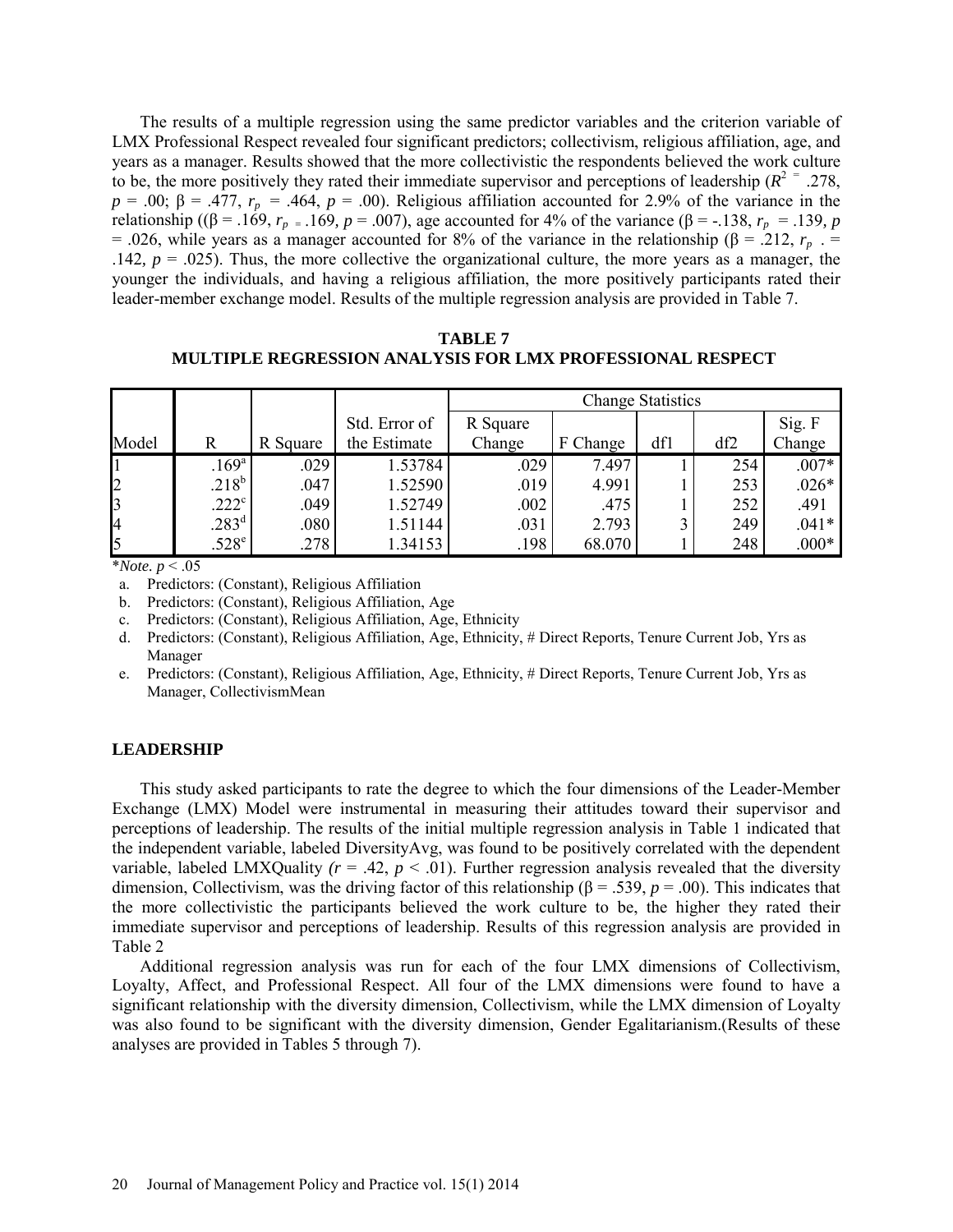#### **DISCUSSION**

The results of this study presented findings that were both intriguing and beneficial to current research. Research shows that collectivist cultures tend to have a high degree of interdependency among group members in the organization. This interdependency conceivably promotes a higher value on diversity. Aycan, Kanungo, Mendonca, Yu, Deller, Stahl, and Kurshid (2000) found that managers who prefer collectivism as a cultural value, also ascertain that employees in their organizations will exhibit a high degree of obligation toward other organizational members. Herrera, Duncan, Green, Ree, and Skaggs (2011) found that organizations with a strong collectivist culture was a strong predictor of how positively participants rated their organizations support for diversity, recruitment efforts, diversity training for mentors, and employees with disabilities. Brandt (1974) and Choi (1996) found that members of collectivist cultures are more likely to engage in group activities than members of individualistic cultures. And Wheeler, Reis and Bond (1989) found that relationships in collectivist cultures tend to be longer in duration, more intimate, and more group-oriented than relationships in individualistic cultures.

It is unclear from this study whether participants who prefer a collectivist culture tended to self-select toward organizations that promote diversity or whether organizations that promote diversity tend to acculturate workers toward a preference for collectivism. Erez and Earley (1993) found that human resources practices differed between organizations that promoted individualistic cultures to those that promoted collectivistic cultures. Those organizations promoting collectivist cultures emphasized interdependence and obligation to others. Erez and Earley assume that these organizational cultural values likely manifest themselves during employee recruitment, performance appraisal, and job design.

The increased growth of women, minorities, and other cultures in the workplace has necessitated the need for empirical research to provide insight into the relationship between diversity and the LMX model dimensions. The results of this study indicate that promoting a more collectivist rather than individualistic or gender-based culture is associated with the increased rating of multiple aspects of leadership effectiveness. If a company's desire is to have increased ratings of leadership effectiveness, then the organization should begin to incorporate those practices necessary to achieve desired objectives. This includes creating a culture in which the individual is viewed as interdependent with groups, in which people emphasize relatedness with groups, or in which individuals have fewer social interactions, but interactions tend to be longer and more intimate (House et al., 2004).

An organizational culture that is collectivist in nature also includes an emphasis in HRM practices, including selection, performance appraisal, and termination processes. With respect to selection in collectivist cultures, this is commonly influenced by the relation that applicants have with members within the organization. The most qualified person could very well be the one with the best contacts and relationships with the organization. With regard to performance appraisals, workers in collectivist cultures prefer less formal appraisal practices and are less likely to prefer rewards based on individual merit. And with respect to terminations, poor performance is more frequently tolerated and the quality of the relationship with the organization has more of an impact on whether one is terminated.

## **CONCLUSION AND LIMITATIONS**

This study makes several significant contributions to the literature on leadership, particularly with respect to how diversity impacts the *Multidimensional Measure of Leader-Member Exchange* (LMX-MDM). Although the LMX model has emerged as one of the most enduring theories for characterizing leadership behavior, little was known about how diversity can impact the LMX model for increased leadership effectiveness. This paper also alerts organizations as to the HRM policies and practices that need to be applied to arrive at desired results. Results of this current study indicate that diversity culture does indeed have a significant impact on the LMX model. Of the diversity dimensions of Individualism, Collectivism, and Gender Egalitarianism, Collectivism was found to be the driving factor of influence on the LMX model for increased leadership effectiveness. Organizations must be able to recognize that HRM policies and practices will only lead to positive results when applied in the proper context. In other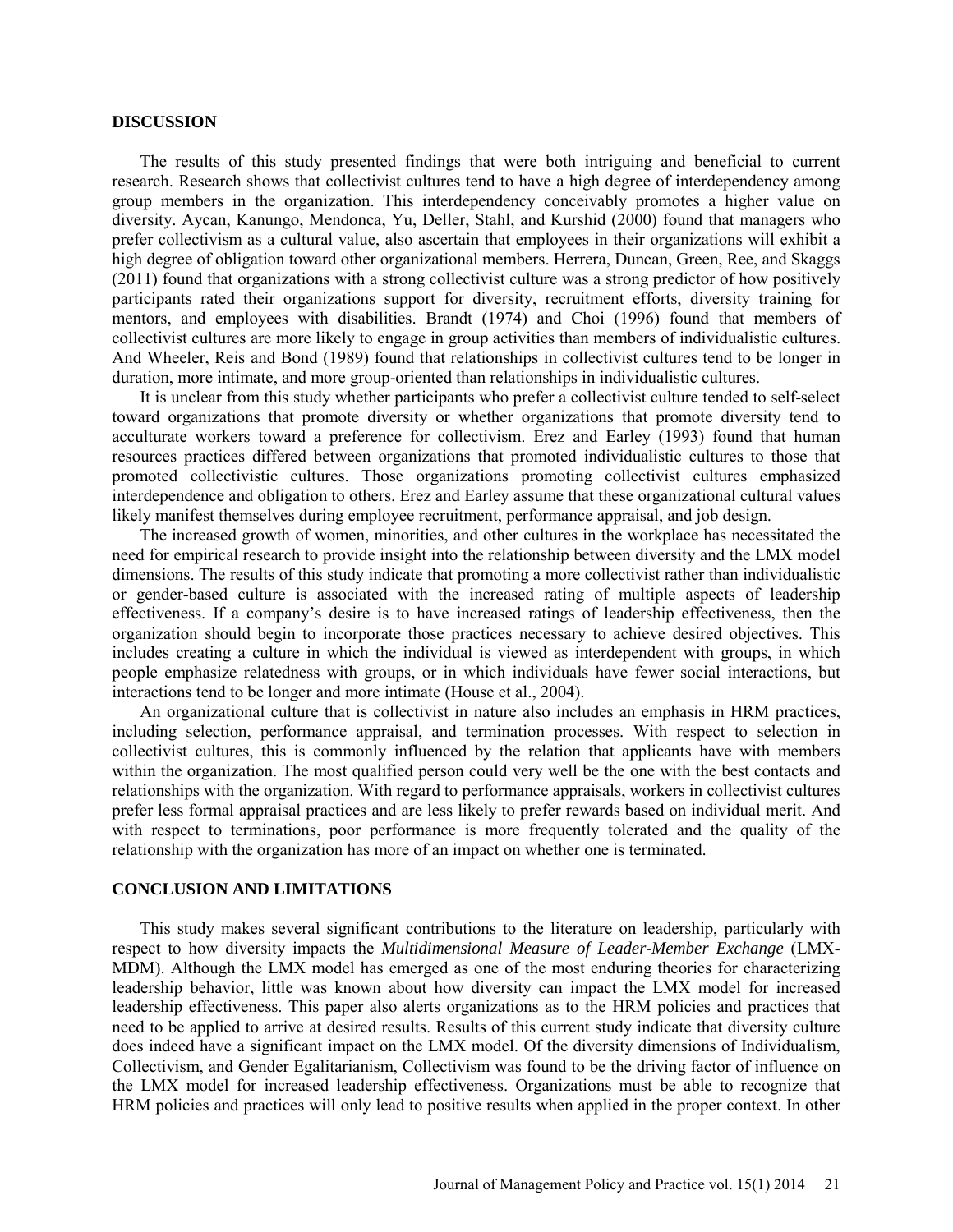words, organizations should know which policies must be applied when dealing with a collectivist culture and when they are no longer applicable. These findings stress the importance of implementing the right corporate strategy based on the organization's culture. With the increase in globalization, organizations must be prepared to re-evaluate their policies and know when to adapt to changes in organizational culture. Only then will they be able to take full advantage of organizational diversity practices to increase leadership effectiveness to its fullest capacity.

This study was confronted with the usual limitations associated with the use of the survey method. For example, limited in its ability to account for unforeseen variables, surveys can only find associations rather than casual relationships between independent variables and dependent variables (McKenna, Hasson, & Keeney, 2006). Future studies can overcome this problem by combining other methods such as longitudinal studies with surveys, which are administered a number of times over the period of the research. Although subject to limitations, the survey sample size of 300 participants used in this study, nevertheless, displays results that provide significant theoretical and practical contributions to diversity and its effect on the Leader-Member Exchange Model.

Data for this study were collected at both a private and public Texas University. To be able to generalize this study's results to a larger number of organizations, future research would profit from including a more varied sample of universities and workplaces.

In addition, survey questionnaires were only distributed to nontraditional students in graduate and undergraduate programs. Respondents of the study were students who were also employed in a wide array of organizations while attending school. Future studies could enhance the generalizability of the results by collecting data from traditional full-time students and students who are enrolled in other types of programs.

In summary, the current study results show there is a significant relationship between Diversity and its effect on the Leader-Member Exchange Model, which can lead to increased leadership effectiveness. Results further show that the Diversity dimension of Collectivism is the driving factor influencing this significant relationship. These findings, without a doubt, have important implications for organizations that remain challenged in implementing the proper HRM policies and the right corporate strategy based on the organization's culture.

## **REFERENCES**

- Agocs, C., & Burr, C. (1996). Employment equity, affirmative action and managing diversity: Assessing the differences. *International Journal of Manpower, 17*(4-5), 30-45.
- Avery, D. R. (2003). Reactions to diversity recruiting advertising: Are differences black and white? *Journal of Applied Psychology*, *88*(4), 672-679.
- Aycan, Z., Kanungo, R., Mendonca, M., Yu, K., Deller, J., Stahl, G., & Kurshid, A. (2000). Impact of culture on human resource management practices: A 10 country comparison. *Applied Psychology: An International Review, 49*(1), 192-221.
- Bell, S. T., Villado, A. J., Lukasik, M. A., Belau, L., & Brigg, A. L. (2011). Getting specific about demographic diversity variable and team performance relationships: a meta-analysis. *Journal of Management*, *37*(3), 709-743.
- Brandt, V. (1974). Skiing cross-culturally. *Current Anthropology, 15*, 64-66.
- Carr-Ruffino, N. (1992). *Diversity in the workplace*. New York: The Guildford Press.
- Charles, J. (2003). Diversity management: An exploratory assessment of minority group representation in state government. *Public Personnel Management*, *32*(4), 561-577.
- Choi, Y. (1996). The self in different context: Behavioral analysis. Paper presented at the International Congress of Psychology.
- Cox, T. H., & Blake, S. (1991). Managing cultural diversity: Implications for organizational competitiveness. *Academy of Management Executive, 5*(3), 45-56.
- Dienesch R. M., & Liden, R. C. (1986). Leader-member exchange model of leadership: A critique and further development. *Academy of Management Journal, 11*(3), 818-634.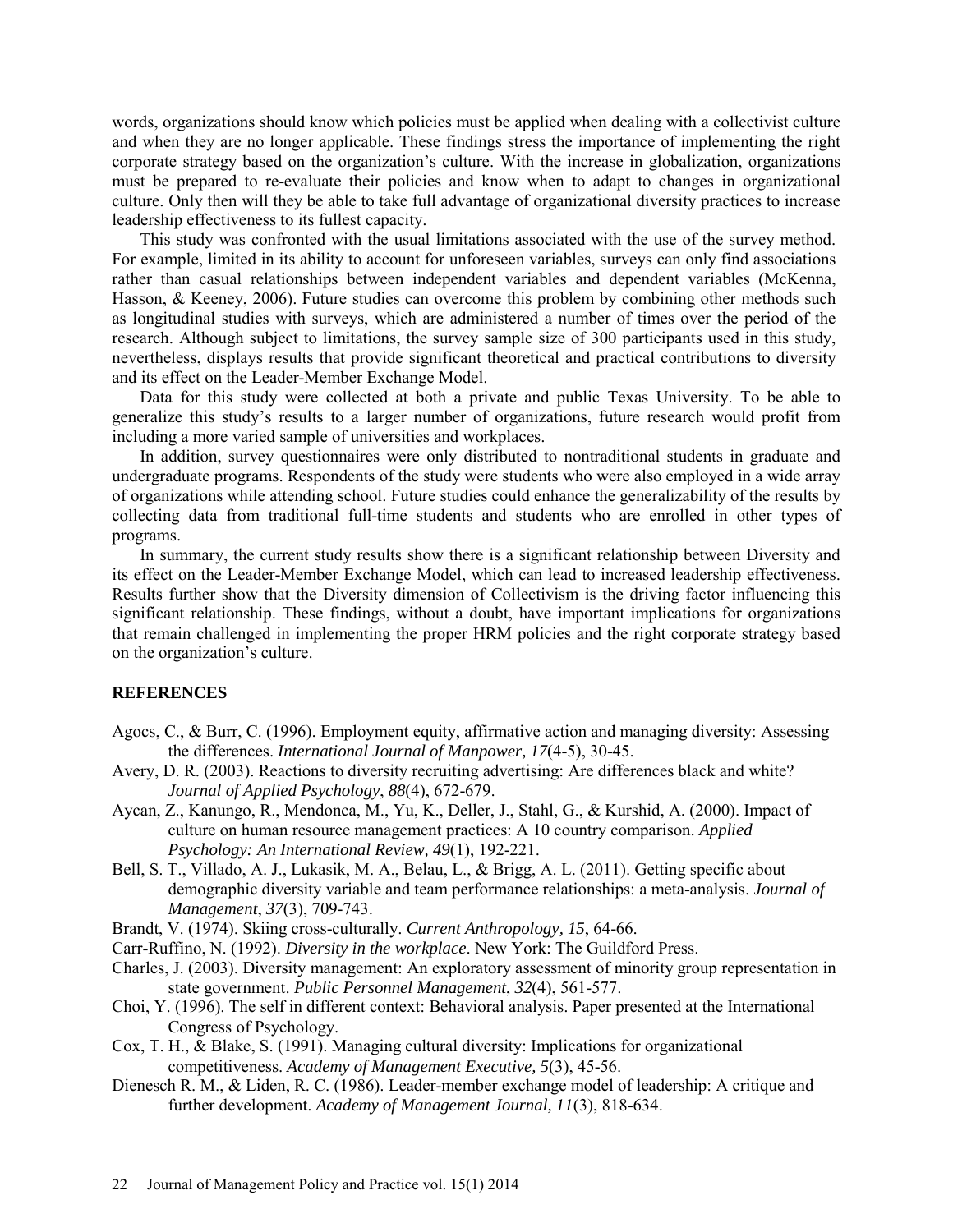Erez, M., & Earley, P. (1993). *Culture Self-Identity and Work*, New York: Oxford University Press.

- Gilbert, J. A., & Stead, B. A. (1999). Stigmatization Revisited: Does diversity management make a difference in applicant success? *Group and Organization Management*, *24*(2), 239-256.
- Gonzalez, J. A., & DeNisi, A. S. (2009). Cross-level effects of demography and diversity climate on organizational attachment and firm effectiveness. *Journal of Organizational Behavior*, *30*, 21-40.
- Graen, G. (1976). Role-making processes within complex organization. In M.D. Dunnette (Ed.), *Handbook of Industrial and Organizational Psychology* (p. 1201-1245). Chicago: Rand McNally.
- Graen, G. B., & Scandura, T. A. (1987). Toward a psychology of dyadic organizing. *Research in Organizational Behavior, 9*, 175-208.
- Graen, G. B., & Uhl-Bien, M. (1995). Development of leader-member exchange (LMX) theory of leadership over 25 years: Applying a multi-level domain perspective. *Leadership Quarterly, 6*, 219-247.
- Herrera, R., Duncan, P. A., Green, M., & Skaggs, S.L. (2012). The effect of gender on leadership. *Global Business and Organizational Excellence, 31*(2), 37-48.
- Herrera, R., Duncan, P. A., Green, M., Ree, M., & Skaggs, S. L. (2011). Organizational culture as a predictor of organizational diversity practices. *The Business Journal of Hispanic Research, 5*(1), 73-85.
- Herrera, R., Duncan, P. A., Green, M., Ree, M., & Skaggs, S. L. (2011). The relationship between attitudes toward diversity management in the southwest USA and the GLOBE study cultural preferences. *The International Journal of Human Resource Management*, *22*(12), 2629-2646.
- Homan, A. C., Hollenbeck, J. R., Humphrey, S. E., van Knippenberg, D., Ilgen, D. R., & Van Kleef, G.A. (2008). Facing differences with an open mind: Openness to experience, salience of intragroup differences, and performance of diverse work groups. *Academy of Management Journal*, *51*, 1204-1222.
- House, R., Hanges, P., Javidan, M., Dorfman, P., & Gupta, V. (2004). *Culture, leadership, and organizations: The GLOBE Study of 62 societies.* London: Sage Publications.
- Jacobs, T.O. (1971). *Leadership and exchange in formal organizations.* Alexandria, VA: HumRRO.
- Johnston, W., & Packer, A. (1987). *Workforce 2000: Work and workers for the 21st century,* Indianapolis, IN: Hudson Institute.
- Judy, R., & D'Amico, C. (1997).*Workforce 2020: Work and workers in the 21st century,* Indianapolis, IN: Hudson Institute.
- Katz, D., & Kahn, R. L. (1978). *The social psychology of organizations.* (2<sup>nd</sup> ed.). New York: Wiley.
- Liden, R. C., & Maslyn, J. M. (1998). Multidimensionality of leader-member exchange: An empirical assessment through scale development. *Journal of Management, 24*(1), 43-72.
- Liden, R. C., Sparrowe, R. T., & Wayne, S. J. (1997). Leader-member exchange theory: The past and potential for the future. In Ferris, G. R. (Ed.), *Research in Personnel and Human Resources Management*, *15*, p. 47-119). Greenwich, CT: Elsevier Science/JAI Press.
- McKenna, H., Hasson, F., & Keeney, S. (2006). "Surveys", in *The Research Process in Nursing* (5<sup>th</sup> ed), eds. K. Gerrish & A. Lacey, Oxford: Blackwell, pp. 260-273.
- Meister, J., & Willyerd, K. (2010). *The 2020 workplace: How innovative companies attract, develop, and keep tomorrow's employees today.* New York: HarperCollins.
- Meyers, V., & Dreachslin, J. (2007). Recruitment and retention of a diverse workforce: Challenges and opportunities. *Journal of Healthcare Management*, *52*(5), 290-298.
- Nahrgang, J. D., Morgeson, F. P., & IIies (2009).The Development of leader-member exchanges: Exploring how personality and performance influence leader and member relationships over time. *Organizational Behavior and Human Decision Processes*, *108*, 256-266.
- Robinson, G. & Dechant, K. (1997). Building a business case for diversity. *Academy of Management Executive, 11*(3), 21-31.
- Schriesheim, C. A., Castro, S. L., & Cogliser, C. C. (1999). Leader-member exchange (LMX) research: A comprehensive review of theory, measurement, and data-analytic practices. *Leadership Quarterly, 10*, 63-113.